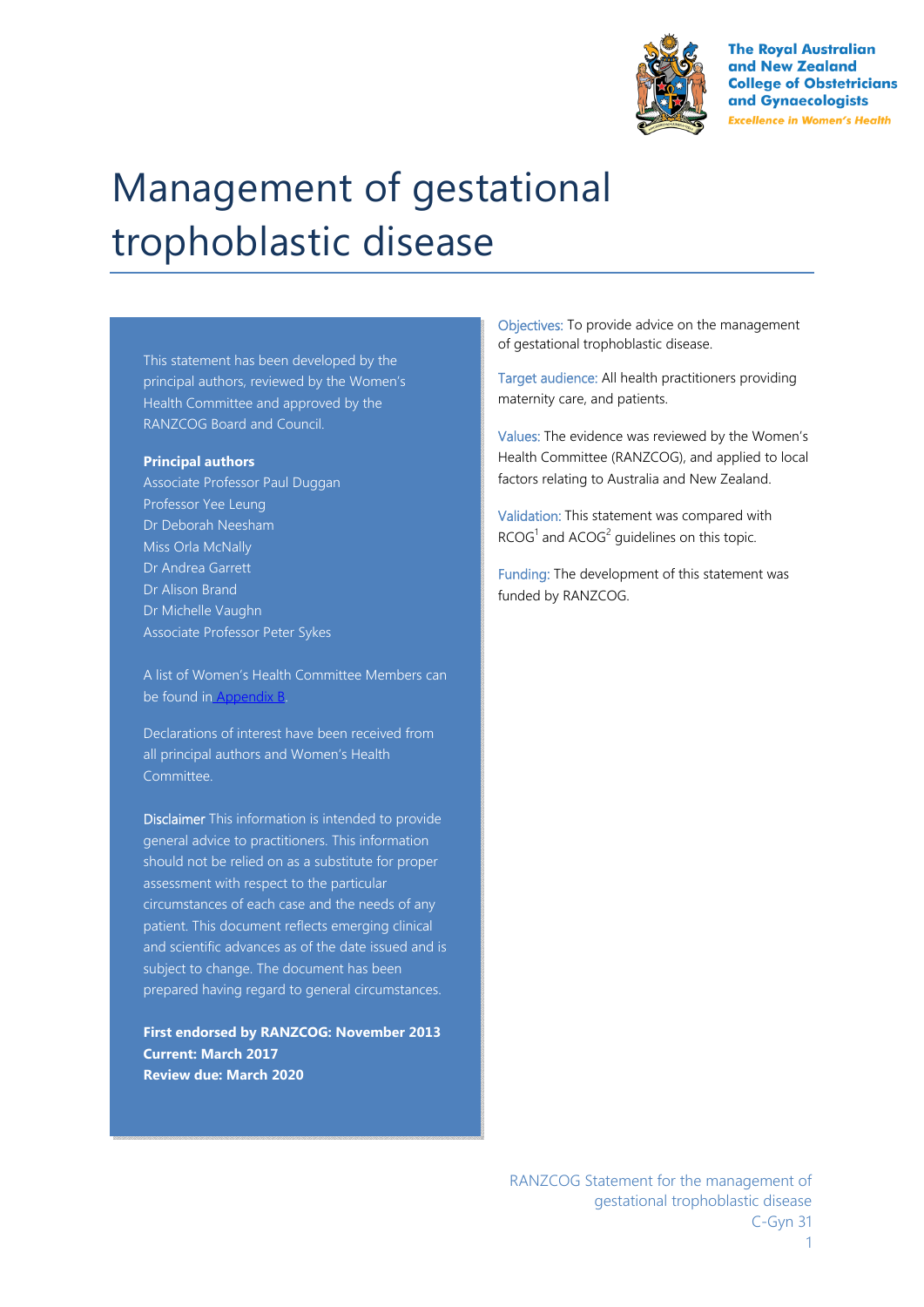# **Table of Contents**

| 1. |                                                                                                                                                                                                                                                                                                                                                                                    |  |
|----|------------------------------------------------------------------------------------------------------------------------------------------------------------------------------------------------------------------------------------------------------------------------------------------------------------------------------------------------------------------------------------|--|
| 2. | $\int_0^{\pi} \frac{1}{2} \int_0^{\pi} \frac{1}{2} \int_0^{\pi} \frac{1}{2} \int_0^{\pi} \frac{1}{2} \int_0^{\pi} \frac{1}{2} \int_0^{\pi} \frac{1}{2} \int_0^{\pi} \frac{1}{2} \int_0^{\pi} \frac{1}{2} \int_0^{\pi} \frac{1}{2} \int_0^{\pi} \frac{1}{2} \int_0^{\pi} \frac{1}{2} \int_0^{\pi} \frac{1}{2} \int_0^{\pi} \frac{1}{2} \int_0^{\pi} \frac{1}{2} \int_0^{\pi} \frac$ |  |
| 3. |                                                                                                                                                                                                                                                                                                                                                                                    |  |
| 4. |                                                                                                                                                                                                                                                                                                                                                                                    |  |
|    |                                                                                                                                                                                                                                                                                                                                                                                    |  |
|    |                                                                                                                                                                                                                                                                                                                                                                                    |  |
|    |                                                                                                                                                                                                                                                                                                                                                                                    |  |
|    |                                                                                                                                                                                                                                                                                                                                                                                    |  |
|    |                                                                                                                                                                                                                                                                                                                                                                                    |  |
|    |                                                                                                                                                                                                                                                                                                                                                                                    |  |
|    |                                                                                                                                                                                                                                                                                                                                                                                    |  |
|    |                                                                                                                                                                                                                                                                                                                                                                                    |  |
|    |                                                                                                                                                                                                                                                                                                                                                                                    |  |
|    |                                                                                                                                                                                                                                                                                                                                                                                    |  |
|    |                                                                                                                                                                                                                                                                                                                                                                                    |  |
|    |                                                                                                                                                                                                                                                                                                                                                                                    |  |
|    |                                                                                                                                                                                                                                                                                                                                                                                    |  |
|    |                                                                                                                                                                                                                                                                                                                                                                                    |  |
| 6. |                                                                                                                                                                                                                                                                                                                                                                                    |  |
| 7. |                                                                                                                                                                                                                                                                                                                                                                                    |  |
| 8. |                                                                                                                                                                                                                                                                                                                                                                                    |  |
|    |                                                                                                                                                                                                                                                                                                                                                                                    |  |
|    | Appendix A GTD Follow-up form (Source: Western Australian Gyneacologic Cancer Service)  12                                                                                                                                                                                                                                                                                         |  |
|    |                                                                                                                                                                                                                                                                                                                                                                                    |  |
|    |                                                                                                                                                                                                                                                                                                                                                                                    |  |
|    | Appendix D Overview of the development and review process for this statement14                                                                                                                                                                                                                                                                                                     |  |
|    |                                                                                                                                                                                                                                                                                                                                                                                    |  |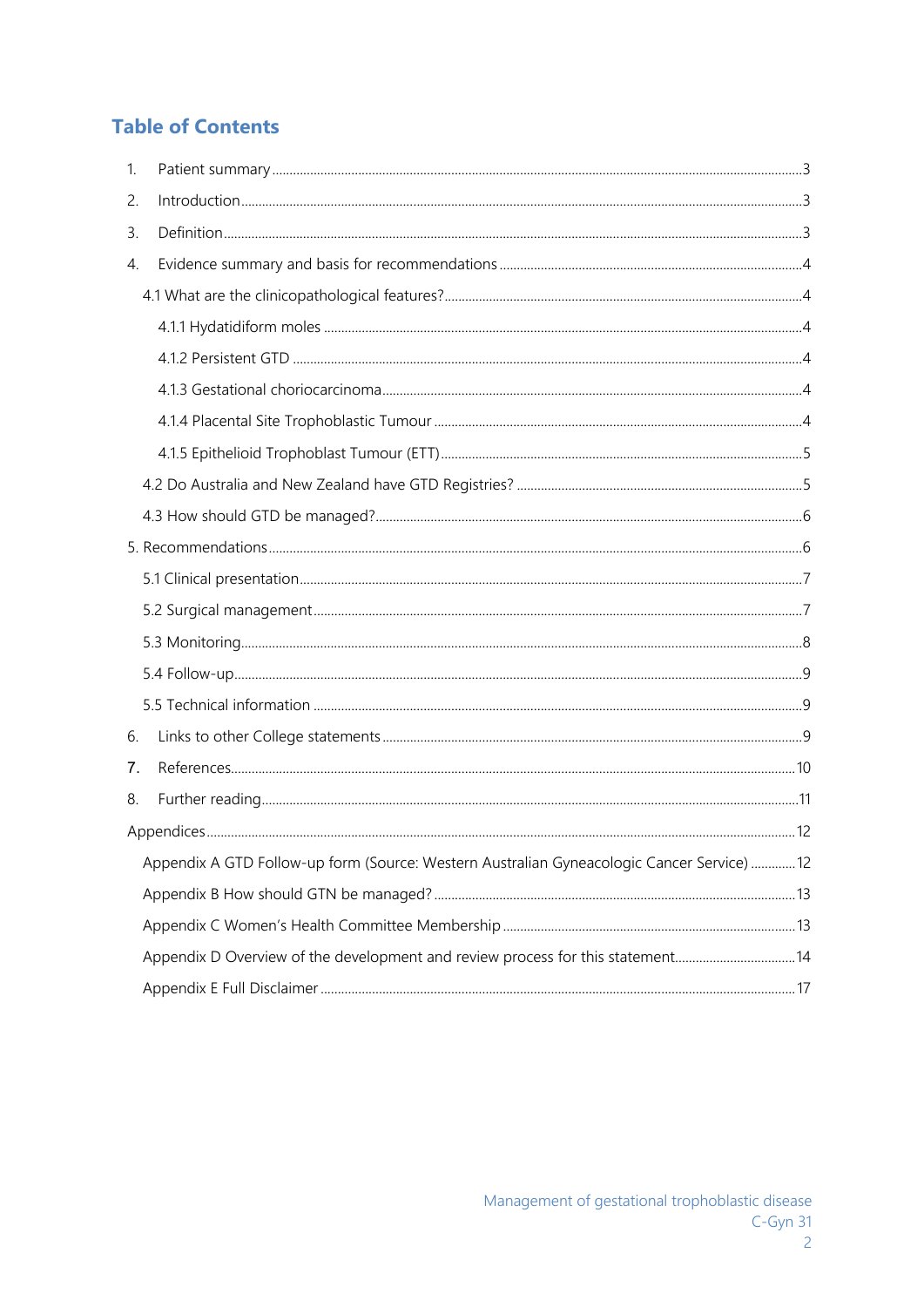## **1. Patient summary**

Gestational trophoblastic disease (GTD) is the name given to some uncommon tumours of placental tissue. There are a number of different types of GTD. The commonest types of GTD are usually diagnosed in early pregnancy and are commonly referred to as molar pregnancies. These are almost always successfully treated by evacuating the contents of the uterus. In most cases, the woman can have further normal pregnancies.

Occasionally, the abnormal placental tissue may persist, either in the muscle layer of uterus, or elsewhere in the body. This can be detected by a pregnancy test. For this reason, it is important, following an initial diagnosis of a molar pregnancy, that the woman has regular pregnancy blood tests under the care of a specialist obstetrician and gynaecologist.

In the rare cases where GTD persists in the body, management by doctors (subspecialists) with special expertise in this condition is required. Depending on individual circumstances, this may require transfer of the woman's care to a major centre. Fortunately, most cases of persistent GTD are successfully treated by chemotherapy. In all cases, it is very important for the woman not to get pregnant again until her follow-up is complete and she receives the "all clear" from her specialist. Options for contraception should always be discussed with the specialist.

The risk of recurrent GTD with future pregnancies is slightly higher than the general population. Therefore a pregnancy blood test should be performed six weeks after the completion of any future pregnancy regardless of the outcome of that future pregnancy.

## **2. Introduction**

Gestational trophoblastic disease (GTD) is a group of placental related disorders derived from a pregnancy. The incidence of GTD is 1:200-1000 pregnancies, with evidence of ethnic variation; Women from Asia have a higher incidence than non-Asian women (1/390 and 1/750 respectively). The incidence after a live birth is 1/50,000. Incidence is higher at both ends of the reproductive spectrum, i.e. in women younger than 15 and older than 45.

## **3. Definition**

Gestational Trophoblastic Disease includes hydatidiform mole (complete and partial moles), invasive mole, gestational choriocarcinoma, placental site trophoblastic tumour (PSTT) and Epithelioid Trophoblast Tumour (ETT).

Gestational trophoblastic neoplasia (GTN) is a term used to describe GTD requiring chemotherapy or excisional treatment because of persistence of HCG or presence of metastases. GTN follows hydatidiform mole (60 per cent), previous miscarriage/abortion (30 per cent), normal pregnancy or ectopic gestation (10 per cent). GTN most commonly follows hydatidiform mole as a persistently elevated hCG titre.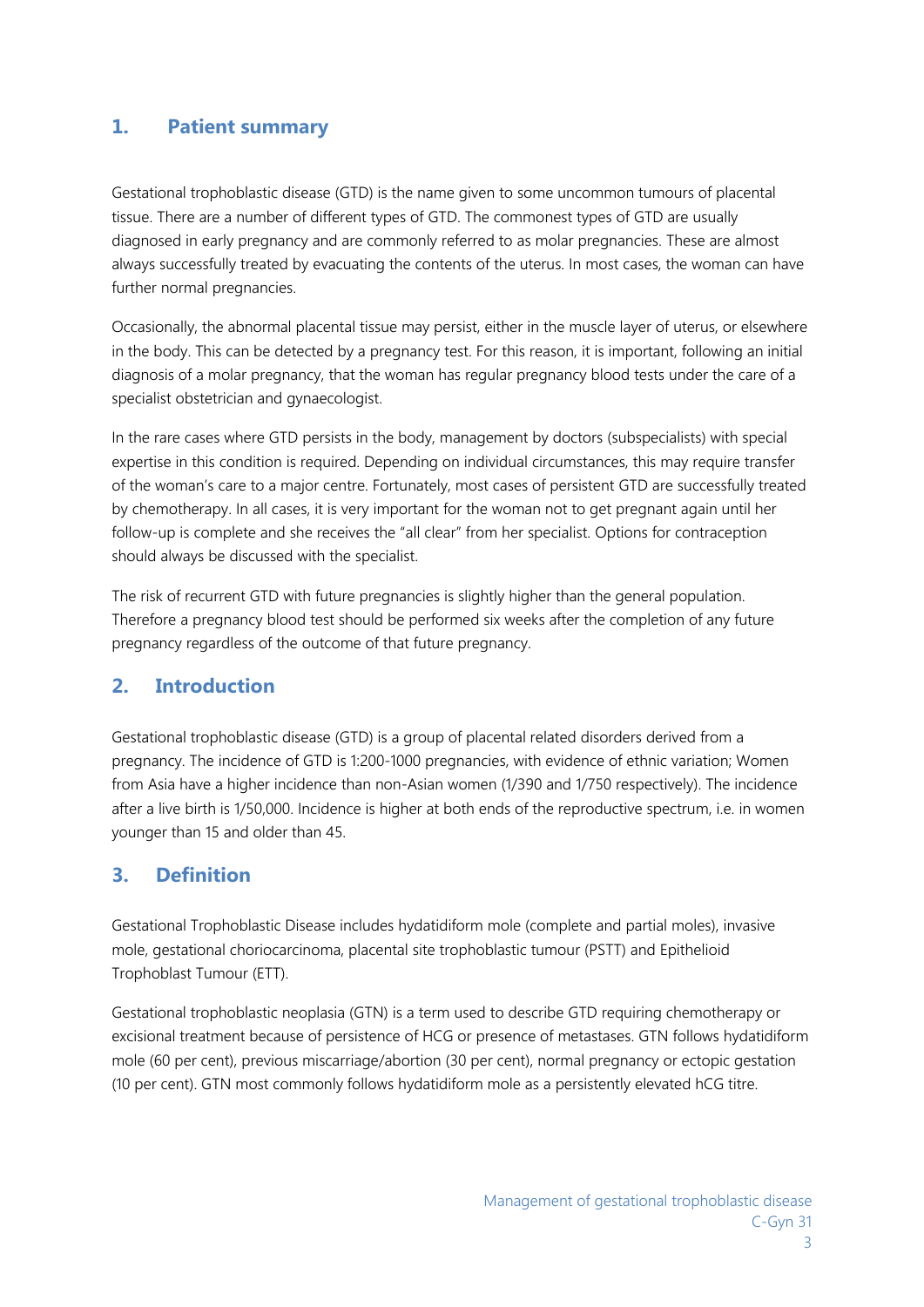## **4. Evidence summary and basis for recommendations**

Given the rarity of this condition, there are no randomised controlled trials comparing interventions (except that of first-line chemotherapy for low risk GTN).<sup>1</sup> However, there are a large number of casecontrolled studies, case series and case reports.

#### 4.1 What are the clinicopathological features?

#### 4.1.1 Hydatidiform moles

Hydatidiform moles are separated into complete and partial moles based on genetic and histopathological features. In early pregnancy (less than 8 -12 weeks gestation), it may be difficult to separate complete and partial moles on H&E microscopy, and other tests (e.g. ploidy, p57) will often be required to make the diagnosis.<sup>3</sup>

Complete mole usually occurs when the ovum contains no maternal genetic material and is fertilised by one sperm that replicates (75 per cent), or, less commonly, by two sperm (dispermy) (25 per cent). Twin pregnancies, in which a single molar pregnancy is suspected, create special diagnostic and management dilemmas, and are best referred to a specialist centre.

Partial moles are usually triploid (dispermy), but may be tetraploid or mosaic. Partial molar pregnancies usually contain embryonic or fetal material such as fetal red blood cells. As it may take some time to get a definitive diagnosis of partial or complete mole, it is recommended that all patients who are Rhesus negative receive Anti-D prophylaxis.

Most molar pregnancies spontaneously remit after evacuation; however persistence or change into malignant disease requiring chemotherapy occurs in 0.5 – 4 per cent of partial moles and 15 – 25 per cent of complete moles.

#### 4.1.2 Persistent GTD

Persistent GTD usually presents with βhCG elevation following a molar pregnancy, however clinical features can include PV bleeding, abdominal pain or swelling.

#### 4.1.3 Gestational choriocarcinoma

Gestational choriocarcinoma most commonly follows a complete molar pregnancy (25-50 per cent), within 12 months of a non-molar abortion (25 per cent), or after a term pregnancy (25-50 per cent). Symptoms may include PV bleeding, pelvic mass, or symptoms from distant metastases such as liver, lung and brain metastases. HCG is always elevated. It may be a difficult pathological diagnosis because of the frequent haemorrhage and necrosis that accompany it. This is a tumour that crosses the placenta so the newborn of a mother newly diagnosed with choriocarcinoma must be investigated to exclude disease (urinary Bhcg).

#### 4.1.4 Placental Site Trophoblastic Tumour

Placental Site Trophoblastic Tumour (PSTT) is very rare. This frequently presents as a slow growing tumour a number of years after a molar pregnancy, non-molar abortion or term pregnancy. Usually PSTT presents with gynaecologic symptoms, as metastases are later and rarer than in Choriocarcinoma. Rarely, patients can present with hyperprolactinaemia or nephrotic syndrome. Usually the hCG levels are relatively low in PSTT relative to the volume of the disease.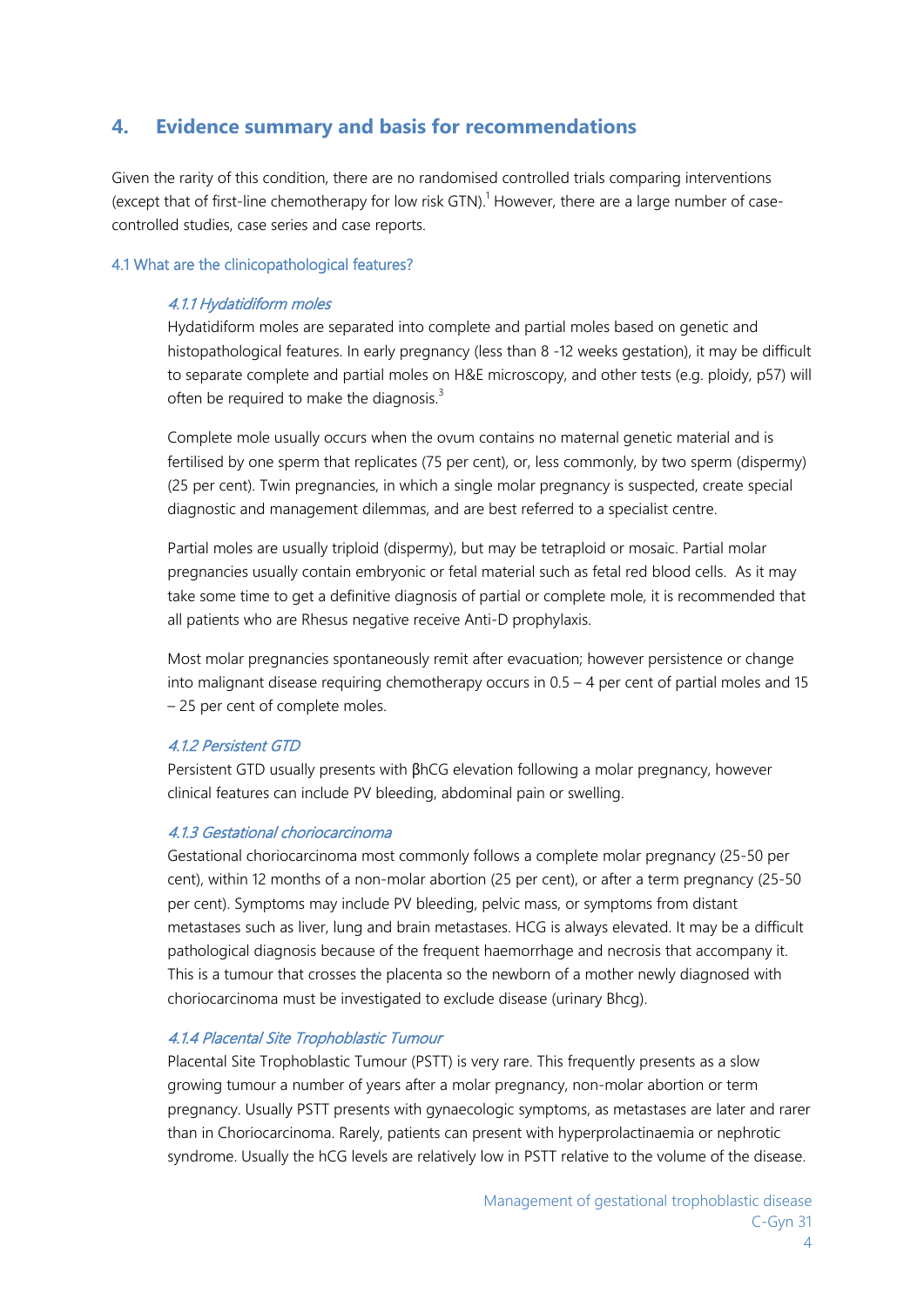PSTT is increasingly thought of as a separate entity, as its behaviour differs from other GTDs. PSTT should be considered in cases of relapse. Treatment for PSTT is usually hysterectomy.

## 4.1.5 Epithelioid Trophoblast Tumour (ETT)

Epithelioid Trophoblast Tumour (ETT) is a distinctive but rare form of GTN. It is a disease of intermediate trophoblast cells. Pathological diagnosis is often difficult and differential diagnoses include Choriocarcinoma, PSTT and SCC of the cervix. Histology specimens should be reviewed by specialist pathologists familiar with this condition. ETT is typically characterised by a long interval from the antecedent pregnancy and more commonly follows a term pregnancy. βhCG levels are generally much lower than with a molar pregnancy. The biological behaviour of ETT is less aggressive than choriocarcinoma, but its metastatic potential is similar to PSTT. Primary treatment is hysterectomy as these tumours are resistant to chemotherapy. High mitotic index, atypia and vascular invasion confer a poorer prognosis. $4,5$ 

#### 4.2 Do Australia and New Zealand have GTD Registries?

In Australia, there is no nationally coordinated program for the registration or management of gestational trophoblast disease (GTD), but there are State-based registries in South Australia, Victoria and Queensland. New Zealand also has a national GTD registry. Fellows should check with their State's Gynaecologic Oncology service regarding GTD registries.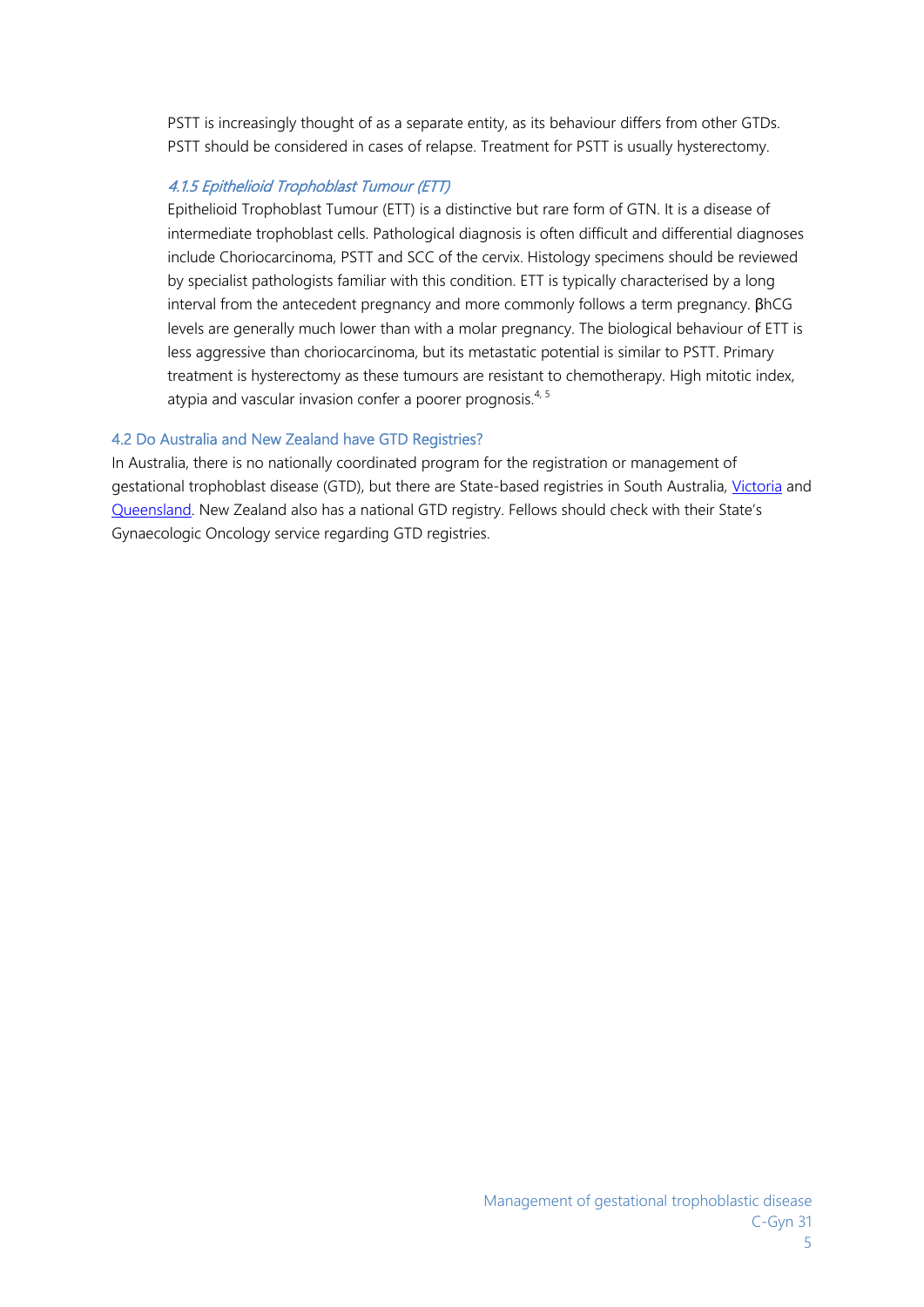#### 4.3 How should GTD be managed?

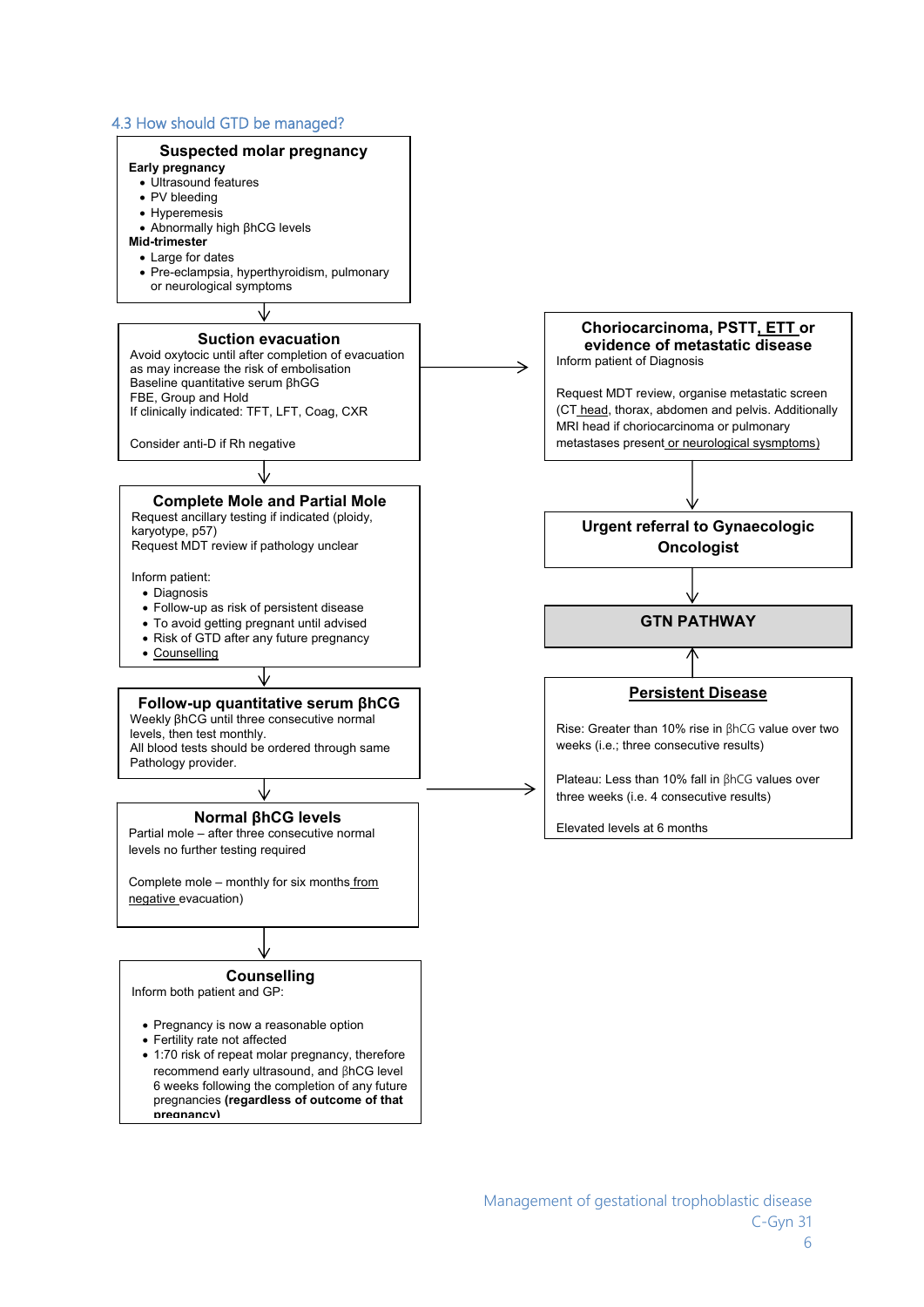# **5. Recommendations**

## 5.1 Clinical presentation

| <b>Recommendation 1</b>                                                                                                                                                          | Grade and reference               |
|----------------------------------------------------------------------------------------------------------------------------------------------------------------------------------|-----------------------------------|
| A pregnancy test should be performed in all cases of persistent or irregular<br>vaginal bleeding after a pregnancy event.                                                        | Consensus-based<br>recommendation |
|                                                                                                                                                                                  | 6, 7                              |
| <b>Recommendation 2</b>                                                                                                                                                          | Grade                             |
| Vaginal gestational trophoblastic neoplasia (GTN) is most commonly located in<br>the fornices or suburethrally. Due to their highly vascular nature biopsy should<br>be avoided. | Consensus-based<br>recommendation |

## 5.2 Surgical management

| <b>Recommendation 3</b>                                                                                                                                                                                                                                                                                                                                                                                                                             | Grade and reference                            |
|-----------------------------------------------------------------------------------------------------------------------------------------------------------------------------------------------------------------------------------------------------------------------------------------------------------------------------------------------------------------------------------------------------------------------------------------------------|------------------------------------------------|
| Suction evacuation is the preferred initial management regardless of uterine<br>size. Ideally this should be performed by an experienced<br>Obstetrician/Gynaecologist.                                                                                                                                                                                                                                                                             | Consensus-based<br>recommendation              |
|                                                                                                                                                                                                                                                                                                                                                                                                                                                     | 1, 8                                           |
| <b>Recommendation 4</b>                                                                                                                                                                                                                                                                                                                                                                                                                             | Grade and reference                            |
| In selected cases, a second evacuation may be necessary because of<br>problematic bleeding but it has been shown that there is still a 70 per cent<br>chance of requiring chemotherapy, and an 8 per cent chance of uterine<br>perforation. <sup>9-11</sup> If considering a second surgical evacuation, liaise with your local<br>GTD registry. Consider hysteroscopy in order to locate persistent focus, if a<br>second evacuation is performed. | Consensus-based<br>recommendation<br>$3, 9-11$ |
| Repeat evacuation is not recommended if $\beta$ hCG > 5000 or in the presence of<br>metastases.                                                                                                                                                                                                                                                                                                                                                     |                                                |
| All products of conception obtained at evacuation for suspected GTN should<br>be sent for histology.                                                                                                                                                                                                                                                                                                                                                |                                                |
| Ploidy status and immunohistochemistry staining for P57 may be useful for<br>differentiation between partial or complete mole. <sup>3</sup>                                                                                                                                                                                                                                                                                                         |                                                |
| Recommendation 5                                                                                                                                                                                                                                                                                                                                                                                                                                    | Grade and reference                            |
| Use of prostaglandins to ripen the cervix is appropriate. <sup>12</sup> Data is lacking in<br>prolonged use or late gestation and should be used with caution.                                                                                                                                                                                                                                                                                      | Consensus-based<br>recommendation              |
| Avoid oxytocic use until after evacuation.                                                                                                                                                                                                                                                                                                                                                                                                          | 12                                             |
| It is recommended that all patients who are Rhesus negative receive Anti-D<br>prophylaxis.                                                                                                                                                                                                                                                                                                                                                          |                                                |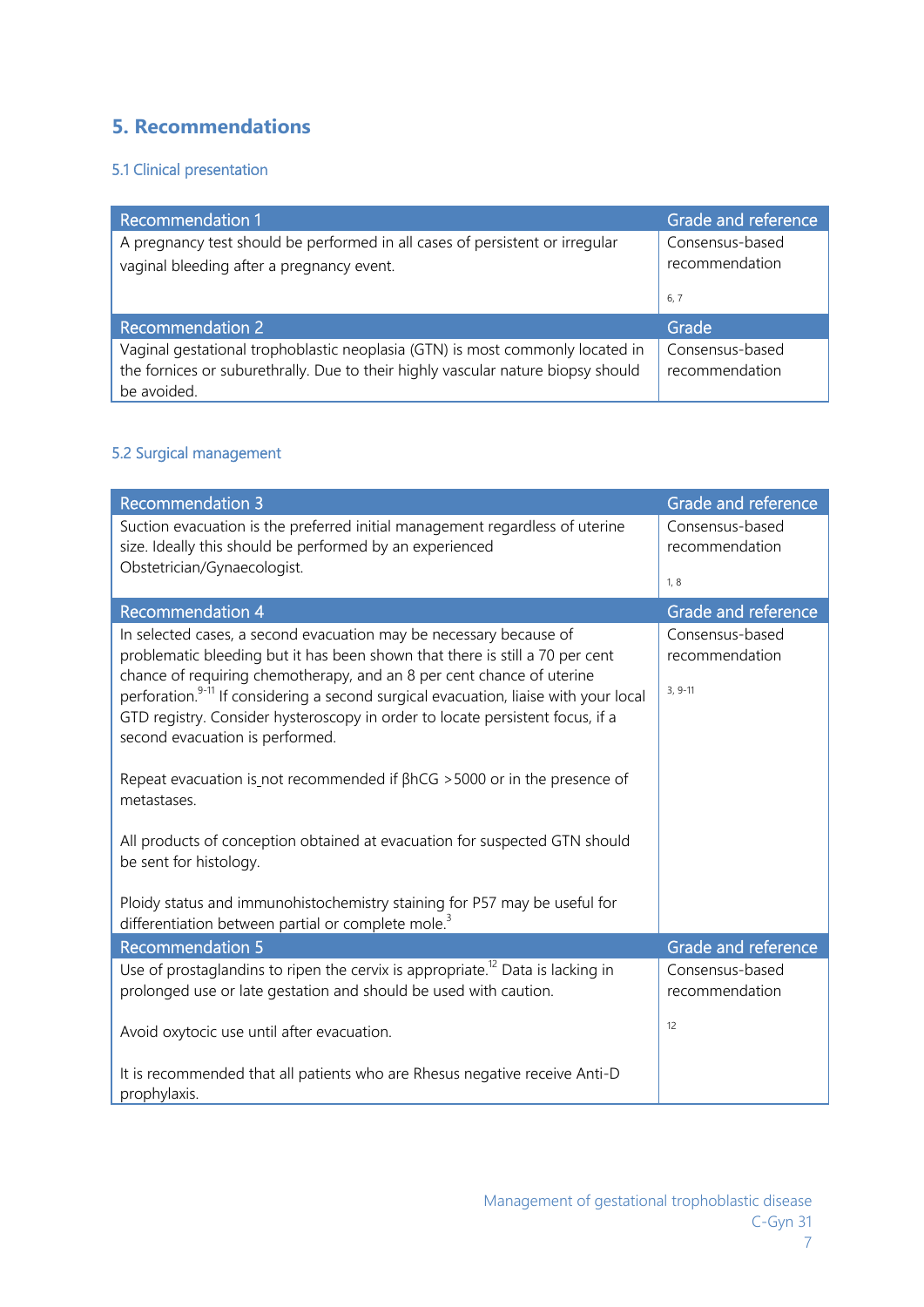| Recommendation 6                                                                | Grade                       |
|---------------------------------------------------------------------------------|-----------------------------|
| To minimise the risk of perforation of the uterus, insertion of an intrauterine | Consensus-based             |
| device should be delayed for at least six weeks after evacuation of the uterus  | <sup>1</sup> recommendation |
| and hCG levels have returned to normal.                                         |                             |

## 5.3 Monitoring

| <b>Recommendation 7</b>                                                             | Grade                       |
|-------------------------------------------------------------------------------------|-----------------------------|
| Report case to GTD Registry (in 2017 applies to South Australia, Victoria,          | Consensus-based             |
| Queensland and New Zealand only).                                                   | recommendation              |
| <b>Recommendation 8</b>                                                             | Grade                       |
| One person or team should be made responsible for the patient regarding             | Consensus-based             |
| monitoring BhCG. The use of the GTD graph may be of assistance (see<br>Appendix A). | recommendation              |
| <b>Recommendation 9</b>                                                             | Grade                       |
| Monitoring of post-evacuation BhCG levels and counselling should be                 | Consensus-based             |
| undertaken by the Obstetrician/Gynaecologist as outlined in the flow chart.         | recommendation              |
| <b>Recommendation 10</b>                                                            | Grade                       |
| Weekly quantitative BhCG levels should be undertaken until three consecutive        | Consensus-based             |
| normal levels are seen. For Partial Moles, no further testing is recommended.       | recommendation              |
| For Complete moles monthly levels should continue until cleared of ongoing          |                             |
| monitoring (6 months).                                                              |                             |
|                                                                                     |                             |
| <b>Recommendation 11</b>                                                            | Grade                       |
| A rise of greater than 10 per cent over two weeks (3 weekly BhCG levels) or a       | Consensus-based             |
| fall of less than 10 per cent over three weeks (4 weekly BhCG levels) confirms a    | recommendation              |
| diagnosis of persistent GTD. Should this occur, a metastatic screen and WHO         |                             |
| risk score is performed. Patients should be referred to a specialist centre /       |                             |
| Gynaecologic Oncologist for further management.                                     |                             |
| <b>Recommendation 12</b>                                                            | Grade and reference         |
| Pregnancy should be avoided during follow-up. The oral contraceptive pill may       | Consensus-based             |
| be prescribed.*                                                                     | recommendation<br>13,14, 15 |
| <b>Recommendation 13</b>                                                            | Grade                       |
| A diagnosis of a gestational choriocarcinoma and PSTT warrants referral to a        | Consensus-based             |
| Gynaecologic Oncologist.                                                            | recommendation              |
|                                                                                     |                             |
| Management of PSTT may require hysterectomy.                                        |                             |

\*The largest dataset of 1384 patients from the Charing Cross Hospital receiving oral contraceptives found that only 1 patient of the 1049 patients who took the OC after normalisation of βhCG went on to need chemotherapy, in contrast 103 of the 335 (31%) of those women who took the OC before normalisation of their βhCG required chemotherapy. The US figures were 57% vs. 33% in patients using, versus not using OCs after evacuation respectively.<sup>14, 15</sup>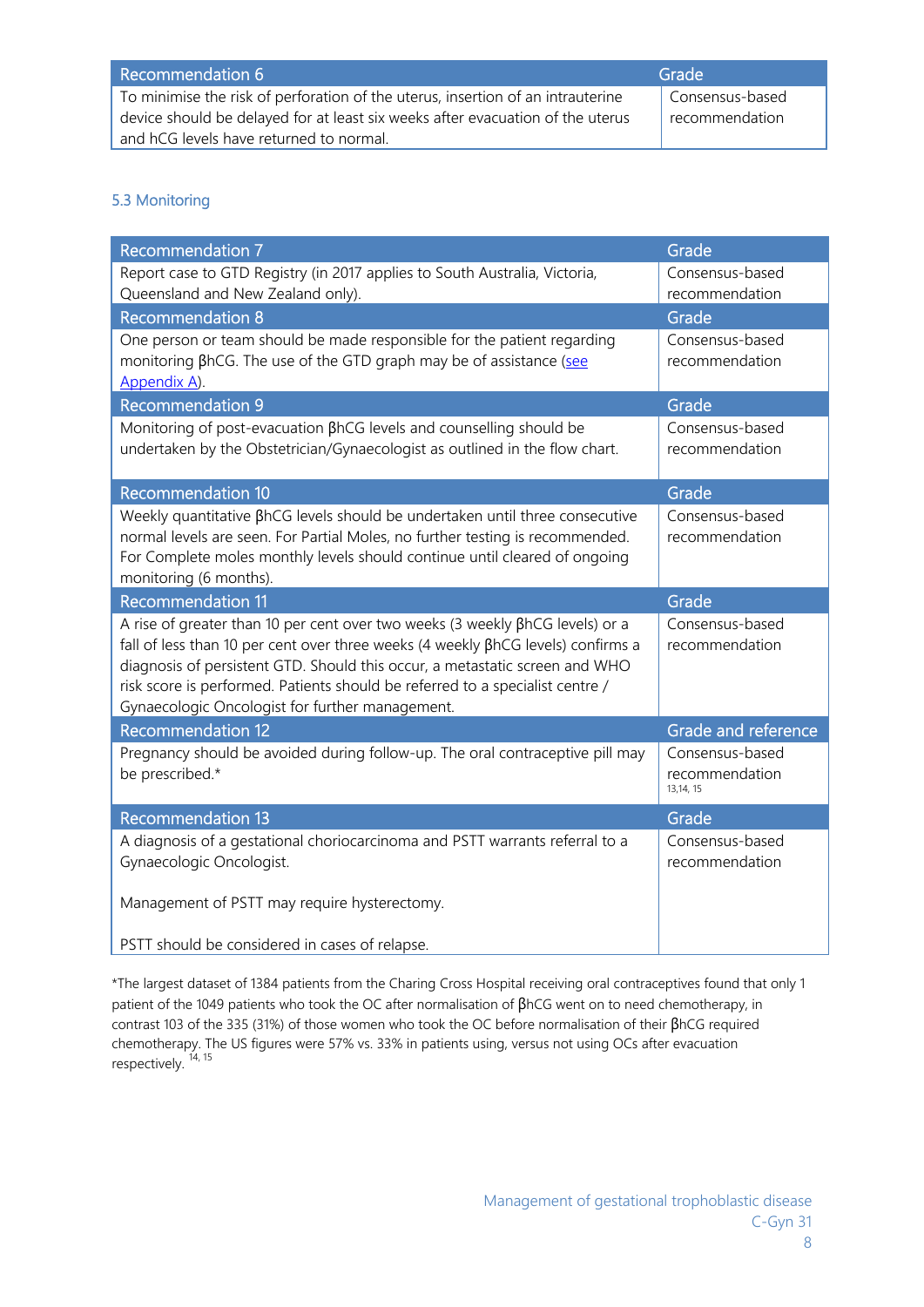## 5.4 Follow-up

| Recommendation14                                                               | Grade and reference |
|--------------------------------------------------------------------------------|---------------------|
| Women who receive multi-agent chemotherapy for invasive mole may be at         | Consensus-based     |
| increased risk of early pregnancy complications if conception occurs within 12 | recommendation      |
| months of completion of treatment.                                             |                     |
|                                                                                | -1                  |
| Long-term outcomes in women having had chemotherapy are not affected.          |                     |
| <b>Recommendation 15</b>                                                       | Grade               |
| For women who conceive again, there is a low chance (about 1:70) of having a   | Consensus-based     |
| subsequent GTD event. Therefore obtain βhCG 6 weeks after conclusion of any    | recommendation      |
| future pregnancy regardless of the pregnancy outcome.                          |                     |
| <b>Recommendation 16</b>                                                       | Grade and reference |
|                                                                                |                     |
| In circumstances where patients have completed their family, hysterectomy      | Consensus-based     |
| may be an appropriate treatment for GTN confined to the uterus to reduce the   | recommendation      |
| need for chemotherapy.                                                         |                     |
|                                                                                | 16, 17              |
| Two small American studies have shown that the chances of needing              |                     |
| chemotherapy after hysterectomy for molar pregnancy are 3-10 per cent, i.e.    |                     |
| about halved, but certainly not eliminated. <sup>16, 17</sup>                  |                     |
|                                                                                |                     |

## 5.5 Technical information

- The serum half-life of hCG is ~24-36 hours. The level is roughly linked to the number of tumour cells; 5IU/l ~104 – 105 tumour cells.
- Phantom hCG is a false positive result for serum hCG. This is due to human heterophilic antibodies (antibodies that can bind to non-human immunoglobulins present in commercial hCG assays).
- False positive serum hCG results can be excluded if the urine hCG is negative (heterophilic antibodies are not present in urine) or by serial dilution of the serum (no parallel dilution in results observed).<sup>2</sup>

## **6. Links to other College statements**

Evidence-based Medicine, Obstetrics and Gynaecology (C-Gen 15) http://www.ranzcog.edu.au/component/docman/doc\_download/894-c-gen-15-evidence-basedmedicine-obstetrics-and-gynaecology.html?Itemid=341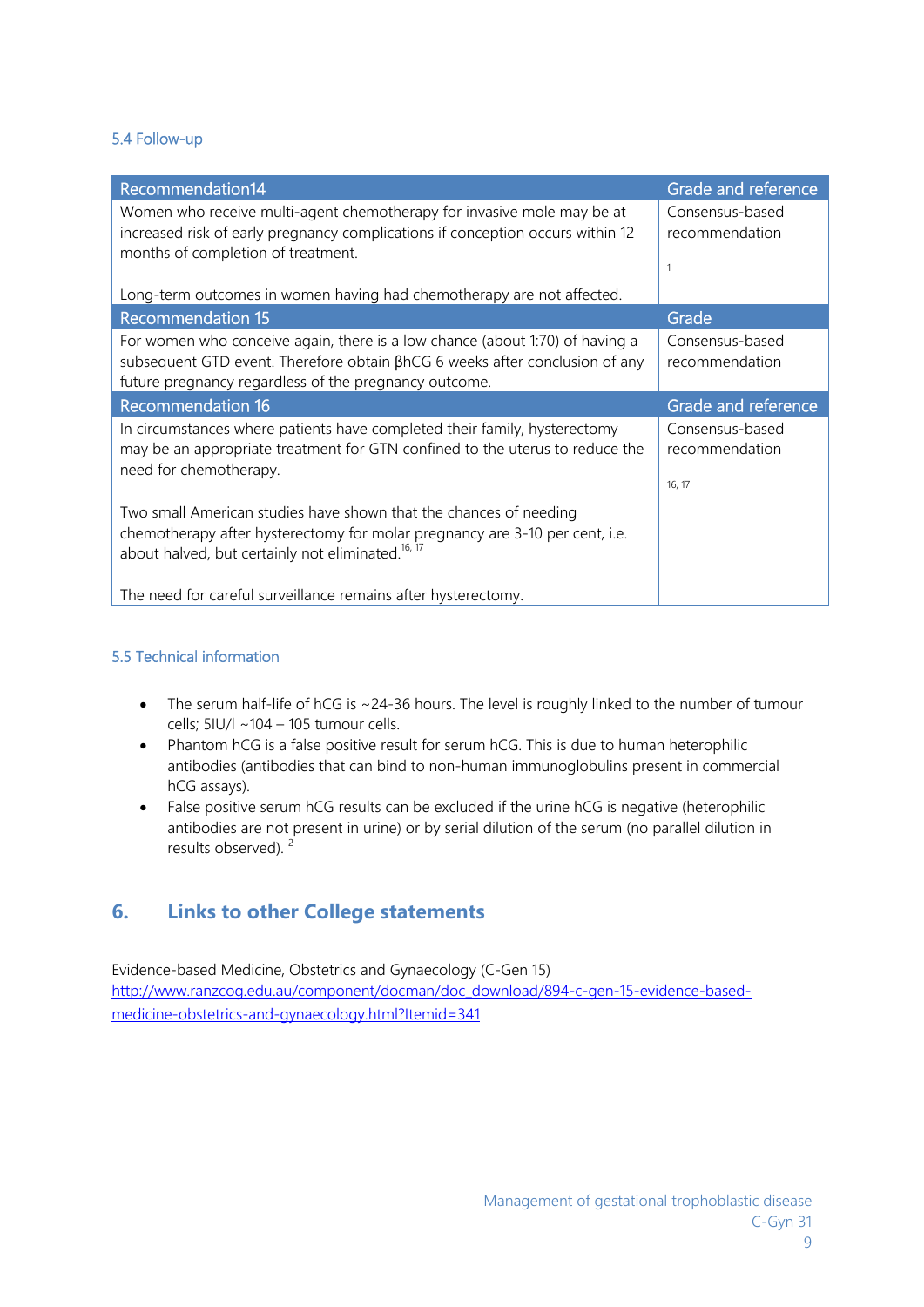# **7. References**

- 1. Royal College of Obstetricians and Gynaecologists. The Management of Gestational Trophoblastic Disease: Green-top Guideline No. 38. 2010.
- 2. ACOG. Avoiding inappropriate clinical decisions based on false-positive human chorionic gonadotropin test results. Committee opinion: number 278. Obstet Gynecol. 2002;100(5 Pt 1):1057-9.
- 3. Wells M. The pathology of gestational trophoblastic disease: recent advances. Pathology. 2007;39(1):88-96.
- 4. Moutte A, Doret M, Hajri T, Peyron N, Chateau F, Massardier J, et al. Placental site and epithelioid trophoblastic tumours: diagnostic pitfalls. Gynecol Oncol. 2013;128(3):568-72.
- 5. Shen X, Xiang Y, Guo L, Ren T, Feng F, Wan X, et al. Analysis of clinicopathologic prognostic factors in 9 patients with epithelioid trophoblastic tumor. Int J Gynecol Cancer. 2011;21(6):1124-30.
- 6. Nugent D, Hassadia A, Everard J, Hancock BW, Tidy JA. Postpartum choriocarcinoma presentation, management and survival. J Reprod Med. 2006;51(10):819-24.
- 7. Tidy JA, Rustin GJ, Newlands ES, Foskett M, Fuller S, Short D, et al. Presentation and management of choriocarcinoma after nonmolar pregnancy. Br J Obstet Gynaecol. 1995;102(9):715-9.
- 8. Tidy JA, Gillespie AM, Bright N, Radstone CR, Coleman RE, Hancock BW. Gestational trophoblastic disease: a study of mode of evacuation and subsequent need for treatment with chemotherapy. Gynecol Oncol. 2000;78(3 Pt 1):309-12.
- 9. Pezeshki M, Hancock BW, Silcocks P, Everard JE, Coleman J, Gillespie AM, et al. The role of repeat uterine evacuation in the management of persistent gestational trophoblastic disease. Gynecol Oncol. 2004;95(3):423-9.
- 10. Savage P, Seckl MJ. The role of repeat uterine evacuation in trophoblast disease. Gynecol Oncol. 2005;99(1):251-2; author reply 2-3.
- 11. van Trommel NE, Massuger LF, Verheijen RH, Sweep FC, Thomas CM. The curative effect of a second curettage in persistent trophoblastic disease: a retrospective cohort survey. Gynecol Oncol. 2005;99(1):6-13.
- 12. Flam F, Lundstrom V, Pettersson F. Medical induction prior to surgical evacuation of hydatidiform mole: is there a greater risk of persistent trophoblastic disease? Eur J Obstet Gynecol Reprod Biol. 1991;42(1):57-60.
- 13. Costa HL, Doyle P. Influence of oral contraceptives in the development of post-molar trophoblastic neoplasia--a systematic review. Gynecol Oncol. 2006;100(3):579-85.
- 14. Curry SL, Schlaerth JB, Kohorn EI, Boyce JB, Gore H, Twiggs LB, et al. Hormonal contraception and trophoblastic sequelae after hydatidiform mole (a Gynecologic Oncology Group Study). Am J Obstet Gynecol. 1989;160(4):805-9; discussion 9-11.
- 15. Stone M, Dent J, Kardana A, Bagshawe KD. Relationship of oral contraception to development of trophoblastic tumour after evacuation of a hydatidiform mole. Br J Obstet Gynaecol. 1976;83(12):913-6.
- 16. Hong DG, Cho YL, Park IS, Lee YS. Chest computed tomography before evacuation of hydatidiform mole. Eur J Gynaecol Oncol. 2009;30(2):151-4.
- 17. Moodley M, Moodley J. Evaluation of chest X-ray findings to determine metastatic gestational trophoblastic disease according to the proposed new staging system: a case series. J Obstet Gynaecol. 2004;24(3):287-8.
- 18. National Health and Medical Research Council. NHMRC additional levels of evidence and grades for recommendations for developers of guidelines. Canberra. 2009.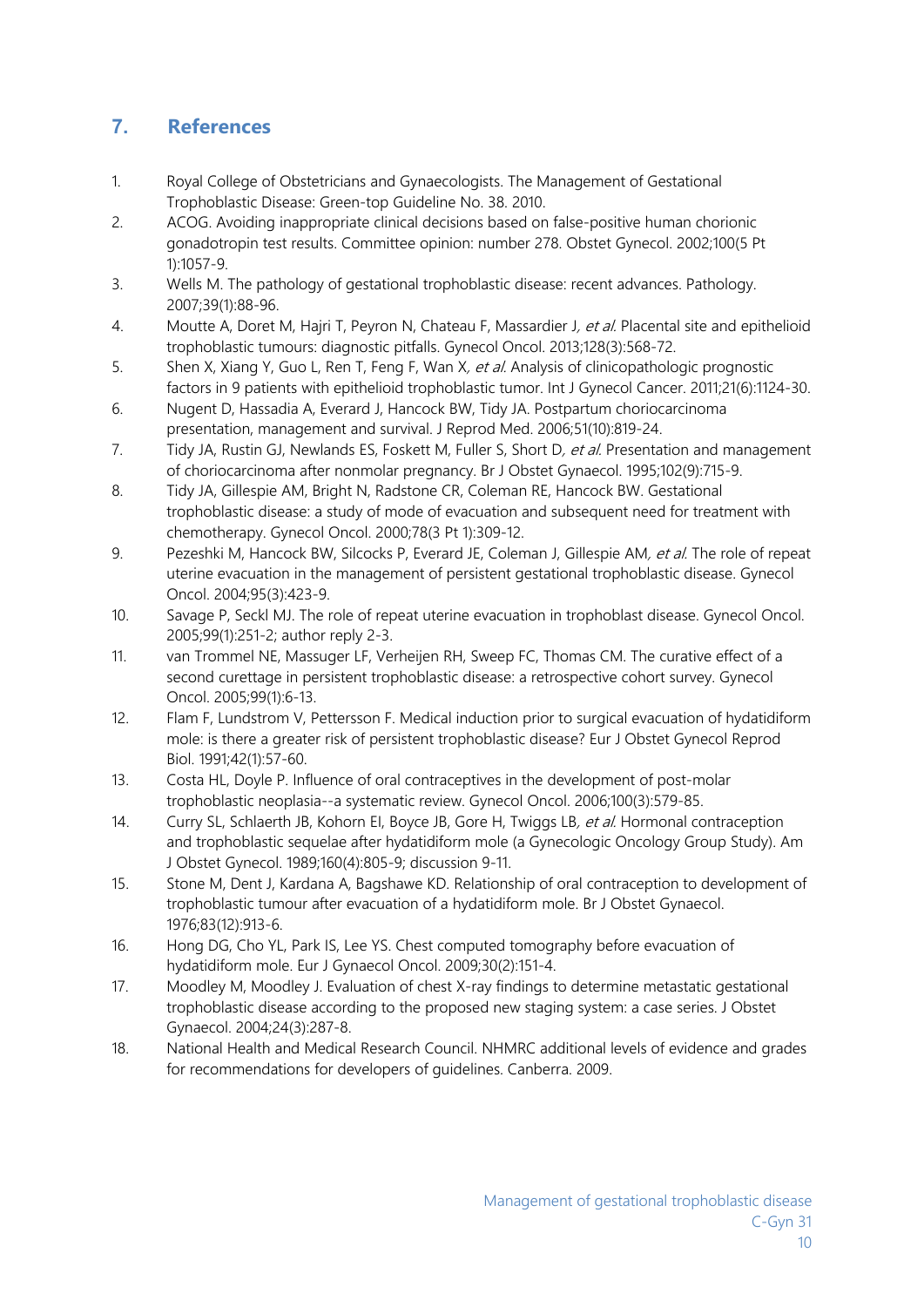## **8. Further reading**

- 1. Berkowitz RS, Goldstein DP. Current advances in the management of gestational trophoblastic disease. Gynecol Oncol (2013); Jan;128(1):3-5.
- 2. Kerkmeijer L et al. Guidelines following hydatidiform mole: a reappraisal. Aust NZ J Obstet Gyanecol. 2006 Apr;46(2):112-8.
- 3. Kohorn EI. Negotiating a staging and risk factor scoring system for gestational trophoblastic neoplasia. A progress report. J Reprod Med. 2002;47(6):445.
- 4. International Federation of Obstetrics and Gynecology Oncology Committee. FIGO staging for gestational trophoblastic neoplasia 2000. Int J Gynecol Obstet 2002;77:285–7.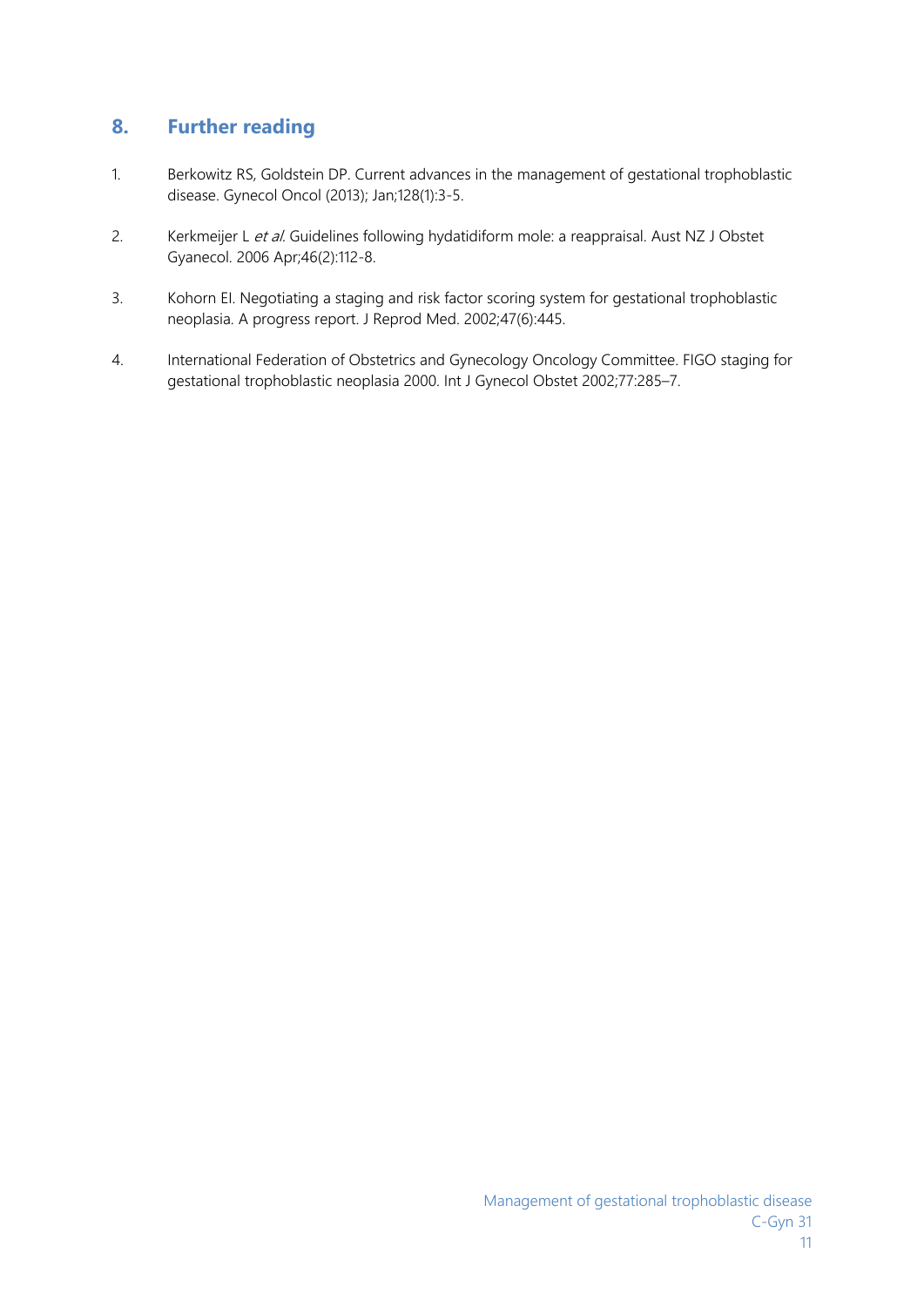# **Appendices**

Appendix A GTD Follow-up form (Source: Western Australian Gyneacologic Cancer Service)

| <b>GESTATIONAL</b>                                                                                                                                                                                                                                                                                                                                                                                                                                                                                                                                                                                                                                                                                                                                                                                                                                                                                                                                                                                                                                            |                                                                                                                                                                                                                                |
|---------------------------------------------------------------------------------------------------------------------------------------------------------------------------------------------------------------------------------------------------------------------------------------------------------------------------------------------------------------------------------------------------------------------------------------------------------------------------------------------------------------------------------------------------------------------------------------------------------------------------------------------------------------------------------------------------------------------------------------------------------------------------------------------------------------------------------------------------------------------------------------------------------------------------------------------------------------------------------------------------------------------------------------------------------------|--------------------------------------------------------------------------------------------------------------------------------------------------------------------------------------------------------------------------------|
| <b>TROPHOBLASTIC</b>                                                                                                                                                                                                                                                                                                                                                                                                                                                                                                                                                                                                                                                                                                                                                                                                                                                                                                                                                                                                                                          | Forename and the contract of the contract of the contract of the contract of the contract of the contract of the contract of the contract of the contract of the contract of the contract of the contract of the contract of t |
| <b>DISEASE FOLLOW-UP</b>                                                                                                                                                                                                                                                                                                                                                                                                                                                                                                                                                                                                                                                                                                                                                                                                                                                                                                                                                                                                                                      |                                                                                                                                                                                                                                |
| Following a diagnosis of a molar (complete or partial) pregnancy, weekly quantitative serum bHCG levels<br>should be taken and recorded on the graph below.<br>This form is not to be used when a diagnosis of persistent gestational trophoblastic disease has been<br>established (see below).<br>Refer to Gynaecologic Oncology if<br>Serum bHCG level >20,000 more than four weeks post evacuation<br>Progressively rising serum bHCG post evacuation (>10% rise over two weeks)<br>Plateau of serum bHCG for three consecutive weeks (<10% fall over three weeks)<br>Any detectable serum bHCG 4 - 6 months post evacuation<br>Evidence of metastatic disease<br>Please contact the on-call Gynaecologic Oncologist if there are any questions.<br>Ensure adequate contraceptive advice is provided for six months from the date the level became negative.<br>If the levels fall appropriately and are negative at six months, patient can be referred back to their family doctor.<br>Provide advice regarding bHCG testing after any future pregnancy | <b>Gestational Trophoblastic Disease</b><br>Follow-up bHCG levels                                                                                                                                                              |
|                                                                                                                                                                                                                                                                                                                                                                                                                                                                                                                                                                                                                                                                                                                                                                                                                                                                                                                                                                                                                                                               | 1000000                                                                                                                                                                                                                        |
|                                                                                                                                                                                                                                                                                                                                                                                                                                                                                                                                                                                                                                                                                                                                                                                                                                                                                                                                                                                                                                                               |                                                                                                                                                                                                                                |
|                                                                                                                                                                                                                                                                                                                                                                                                                                                                                                                                                                                                                                                                                                                                                                                                                                                                                                                                                                                                                                                               | 100000                                                                                                                                                                                                                         |
|                                                                                                                                                                                                                                                                                                                                                                                                                                                                                                                                                                                                                                                                                                                                                                                                                                                                                                                                                                                                                                                               |                                                                                                                                                                                                                                |
|                                                                                                                                                                                                                                                                                                                                                                                                                                                                                                                                                                                                                                                                                                                                                                                                                                                                                                                                                                                                                                                               |                                                                                                                                                                                                                                |
|                                                                                                                                                                                                                                                                                                                                                                                                                                                                                                                                                                                                                                                                                                                                                                                                                                                                                                                                                                                                                                                               | 10000                                                                                                                                                                                                                          |
|                                                                                                                                                                                                                                                                                                                                                                                                                                                                                                                                                                                                                                                                                                                                                                                                                                                                                                                                                                                                                                                               |                                                                                                                                                                                                                                |
|                                                                                                                                                                                                                                                                                                                                                                                                                                                                                                                                                                                                                                                                                                                                                                                                                                                                                                                                                                                                                                                               | <b>BABI DOH</b>                                                                                                                                                                                                                |
|                                                                                                                                                                                                                                                                                                                                                                                                                                                                                                                                                                                                                                                                                                                                                                                                                                                                                                                                                                                                                                                               | 1000                                                                                                                                                                                                                           |
|                                                                                                                                                                                                                                                                                                                                                                                                                                                                                                                                                                                                                                                                                                                                                                                                                                                                                                                                                                                                                                                               | ≏                                                                                                                                                                                                                              |
|                                                                                                                                                                                                                                                                                                                                                                                                                                                                                                                                                                                                                                                                                                                                                                                                                                                                                                                                                                                                                                                               | 100                                                                                                                                                                                                                            |
|                                                                                                                                                                                                                                                                                                                                                                                                                                                                                                                                                                                                                                                                                                                                                                                                                                                                                                                                                                                                                                                               |                                                                                                                                                                                                                                |
|                                                                                                                                                                                                                                                                                                                                                                                                                                                                                                                                                                                                                                                                                                                                                                                                                                                                                                                                                                                                                                                               |                                                                                                                                                                                                                                |
|                                                                                                                                                                                                                                                                                                                                                                                                                                                                                                                                                                                                                                                                                                                                                                                                                                                                                                                                                                                                                                                               | 10                                                                                                                                                                                                                             |
|                                                                                                                                                                                                                                                                                                                                                                                                                                                                                                                                                                                                                                                                                                                                                                                                                                                                                                                                                                                                                                                               |                                                                                                                                                                                                                                |
|                                                                                                                                                                                                                                                                                                                                                                                                                                                                                                                                                                                                                                                                                                                                                                                                                                                                                                                                                                                                                                                               |                                                                                                                                                                                                                                |
| 11                                                                                                                                                                                                                                                                                                                                                                                                                                                                                                                                                                                                                                                                                                                                                                                                                                                                                                                                                                                                                                                            | 21                                                                                                                                                                                                                             |
| Weeks (start with FIRST available titre<br>and INSERT DATE)                                                                                                                                                                                                                                                                                                                                                                                                                                                                                                                                                                                                                                                                                                                                                                                                                                                                                                                                                                                                   |                                                                                                                                                                                                                                |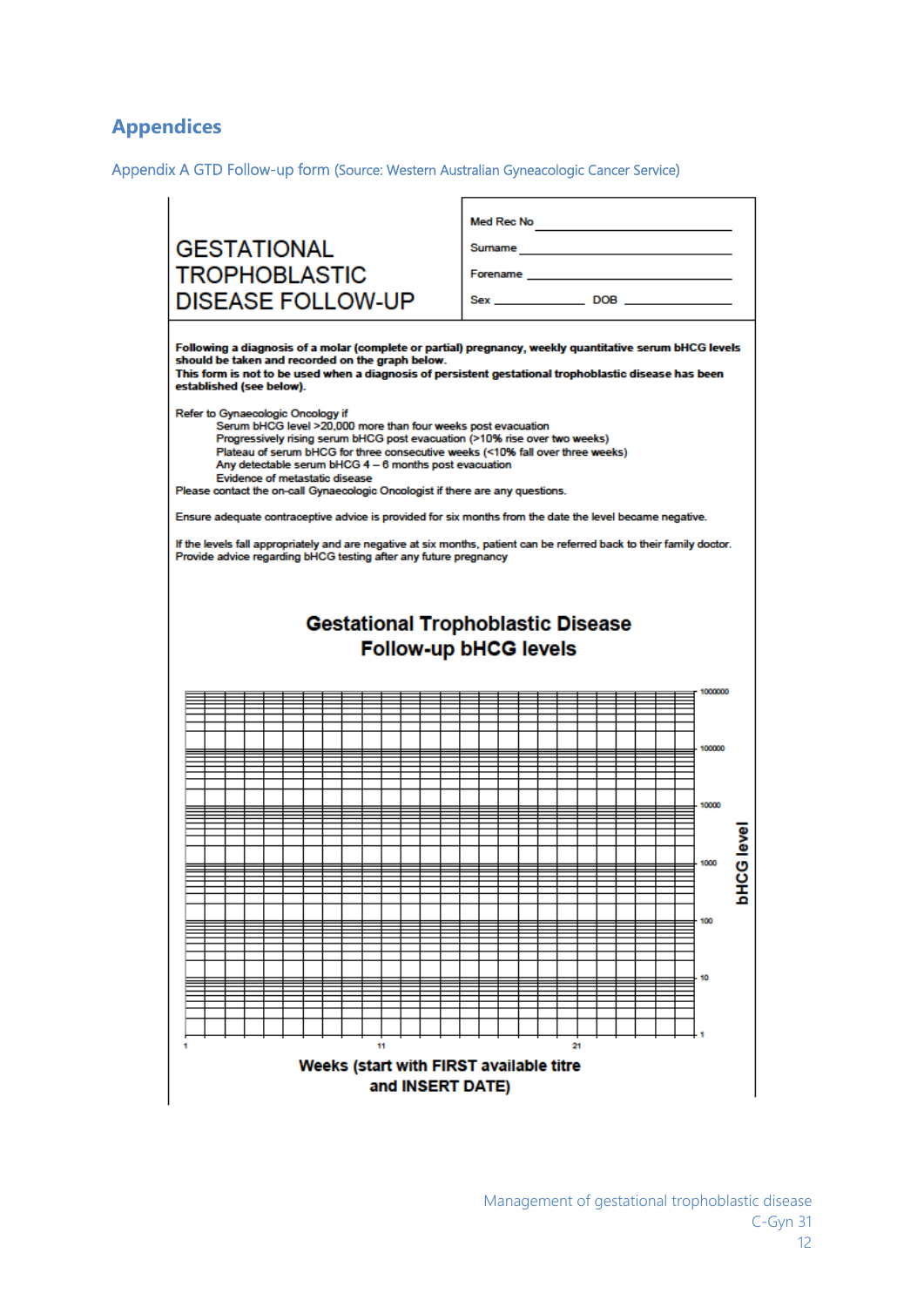#### Appendix B How should GTN be managed?



 Management of gestational trophoblastic disease C-Gyn 31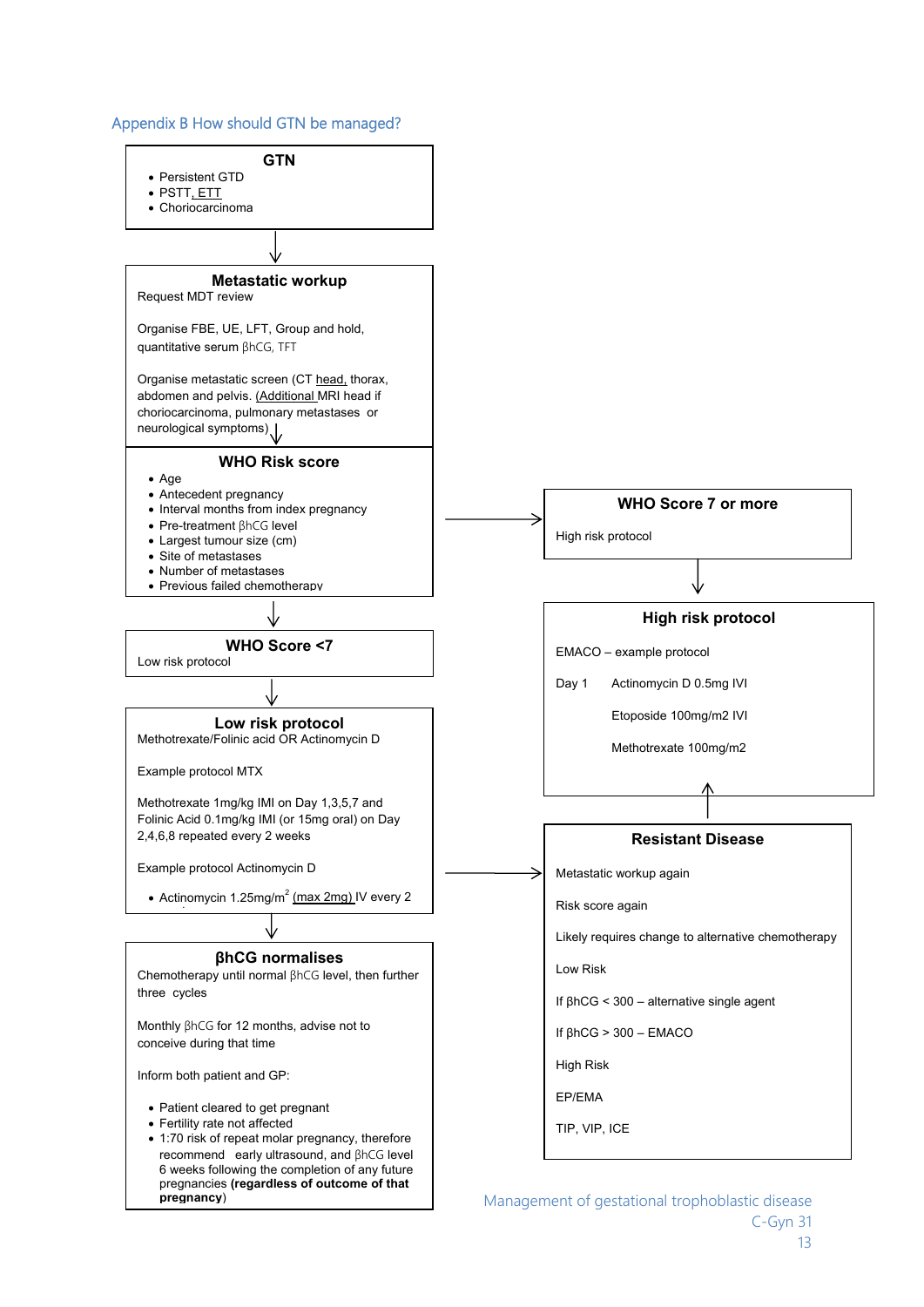## Appendix C Women's Health Committee Membership

| <b>Name</b>                       | <b>Position on Committee</b> |
|-----------------------------------|------------------------------|
| Professor Yee Leung               | Chair                        |
| Dr Joseph Sgroi                   | Deputy Chair, Gynaecology    |
| Associate Professor Janet Vaughan | Deputy Chair, Obstetrics     |
| Professor Susan Walker            | Member                       |
| Associate Professor Ian Pettigrew | Member                       |
| Dr Tal Jacobson                   | Member                       |
| Dr Ian Page                       | Member                       |
| Dr John Regan                     | Member                       |
| Dr Craig Skidmore                 | Member                       |
| Dr Lisa Hui                       | Member                       |
| Dr Bernadette White               | Member                       |
| Dr Scott White                    | Member                       |
| Associate Professor Kirsten Black | Member                       |
| Dr Greg Fox                       | College Medical Officer      |
| Dr Marilyn Clarke                 | Chair of the A&TSI WHC       |
| Dr Martin Byrne                   | <b>GPOAC Representative</b>  |
| Ms Catherine Whitby               | Community Representative     |
| Ms Sherryn Elworthy               | Midwifery Representative     |
| Dr Amelia Ryan                    | Trainee Representative       |

## Appendix D Overview of the development and review process for this statement

i. Steps in developing and updating this statement

This statement was developed during 2013 and most recently reviewed in March 2017. The principle authors carried out the following steps in developing this statement:

- Declarations of interest were received from all principal authors and Women's Health Committee members prior to reviewing this statement.
- Structured clinical questions were developed and agreed upon.
- A literature search to answer the clinical questions was undertaken and a draft was developed.
- This draft was compared with the current  $RCOG<sup>1</sup>$  and  $ACOG<sup>2</sup>$  guidelines on this topic. Recommendations were graded as set out below in Appendix D part iii).
- All principal authors reviewed the draft and provided comments which were incorporated.
- The draft was submitted to Women's Health Committee for approval at the November 2013 Women's Health Committee meeting. This draft statement was reviewed (where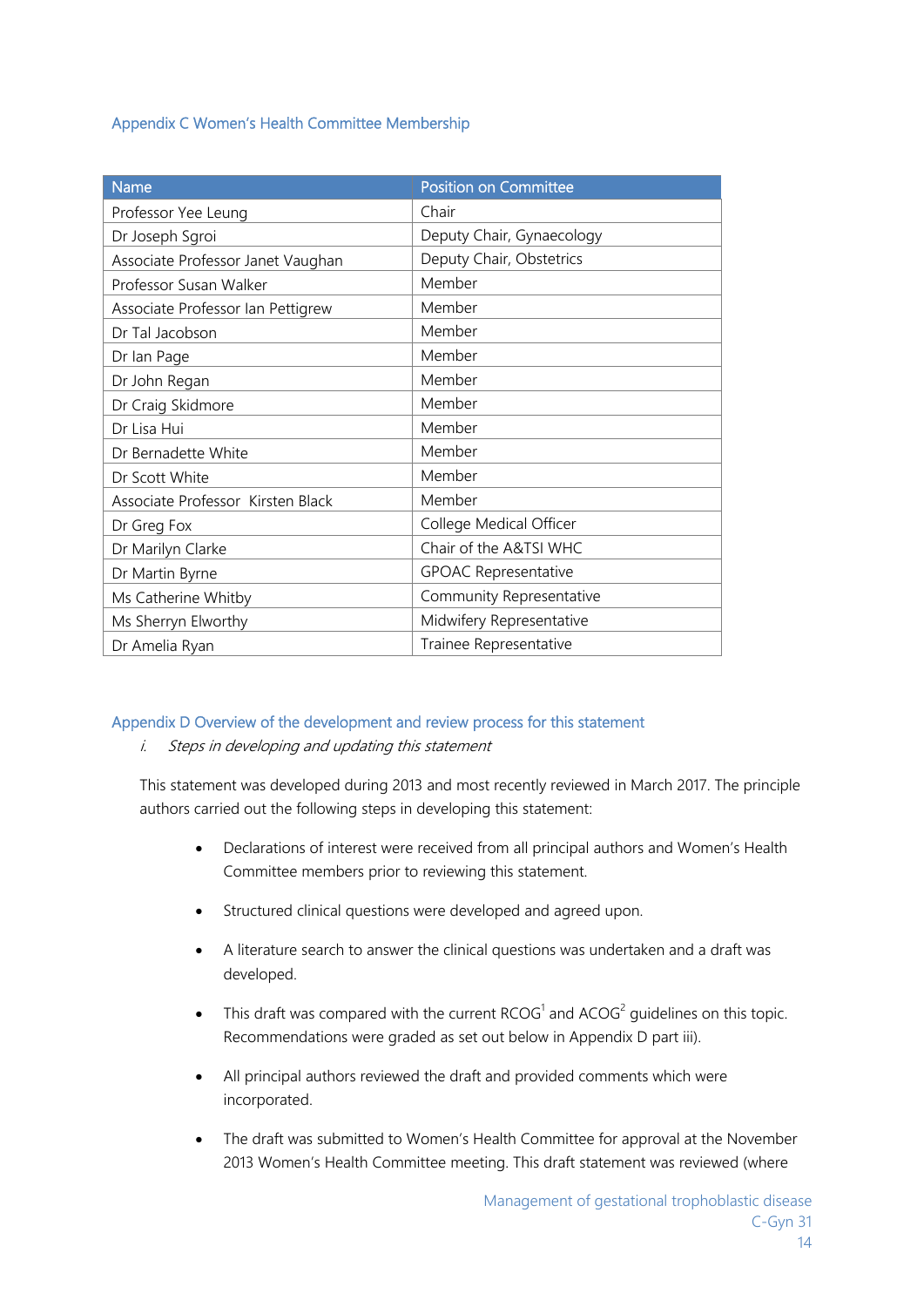appropriate) based on the body of evidence and clinical expertise of Women's Health Committee.

## ii. Declaration of interest process and management

Declaring interests is essential in order to prevent any potential conflict between the private interests of members, and their duties as part of the Women's Health Committee.

A declaration of interest form specific to guidelines and statements was developed by RANZCOG and approved by the RANZCOG Board in September 2012. The Women's Health Committee members were required to declare their relevant interests in writing on this form prior to participating in the review of this statement.

Members were required to update their information as soon as they become aware of any changes to their interests and there was also a standing agenda item at each meeting where declarations of interest were called for and recorded as part of the meeting minutes.

There were no significant real or perceived conflicts of interest that required management during the process of updating this statement.

## iii. Grading of recommendations

Each recommendation in this College statement is given an overall grade as per the table below, based on the National Health and Medical Research Council (NHMRC) Levels of Evidence and Grades of Recommendations for Developers of Guidelines.<sup>18</sup> Where no robust evidence was available but there was sufficient consensus within the writing group, consensus-based recommendations were developed and are identifiable as such. Consensus-based recommendations were agreed to by the entire committee. Good Practice Notes are highlighted throughout and provide practical guidance to facilitate implementation. These were also developed through consensus.

| Recommendation<br>category |           | <b>Description</b>                                                                                             |
|----------------------------|-----------|----------------------------------------------------------------------------------------------------------------|
| Evidence-based             | A         | Body of evidence can be trusted to quide practice                                                              |
|                            | B         | Body of evidence can be trusted to quide practice<br>in most situations                                        |
|                            | $\subset$ | Body of evidence provides some support for<br>recommendation(s) but care should be taken in its<br>application |
|                            | D         | The body of evidence is weak and the<br>recommendation must be applied with caution                            |
| Consensus-based            |           | Recommendation based on clinical opinion and<br>expertise as insufficient evidence available                   |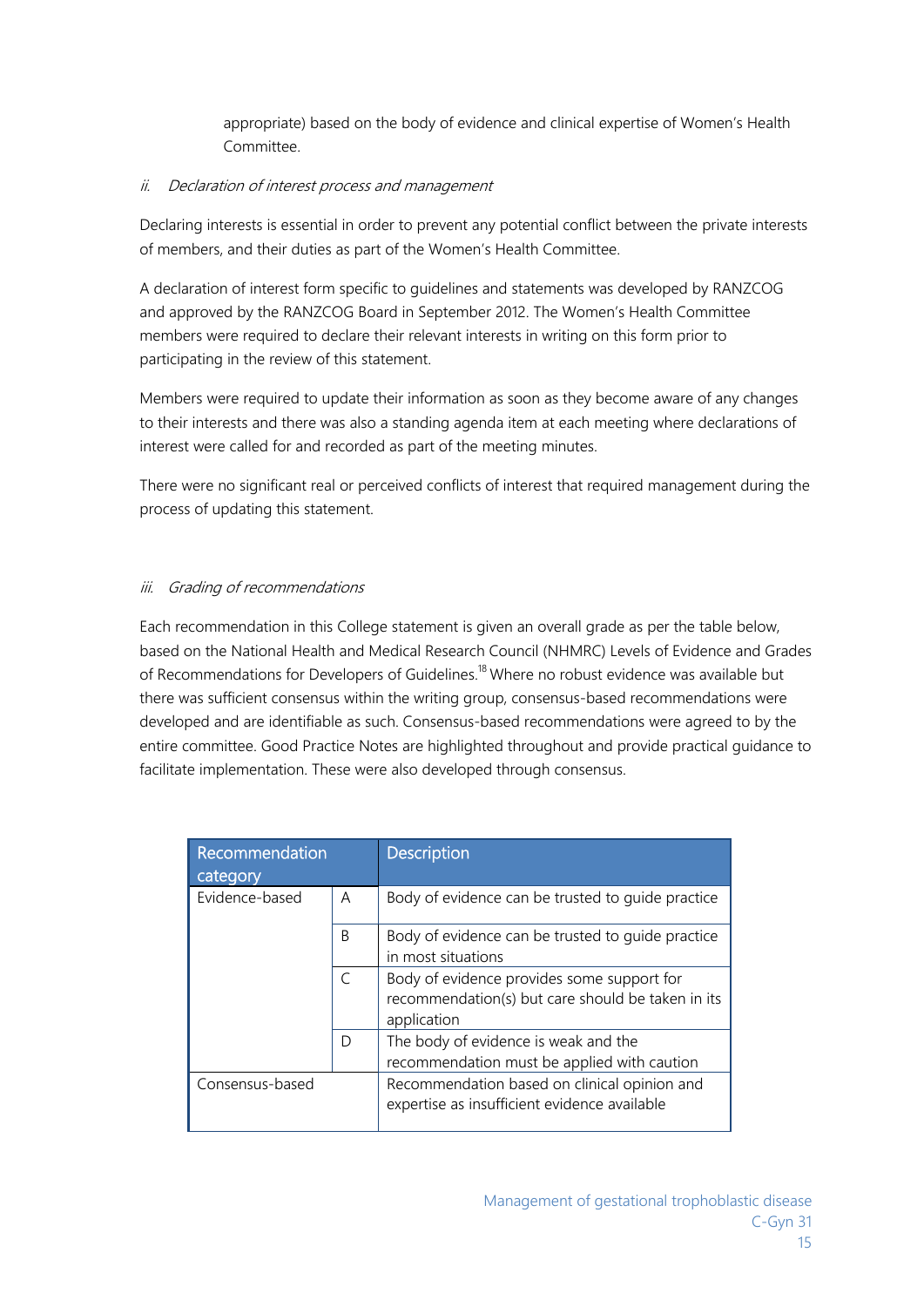| Good Practice Note | Practical advice and information based on clinical<br>opinion and expertise |
|--------------------|-----------------------------------------------------------------------------|
|--------------------|-----------------------------------------------------------------------------|